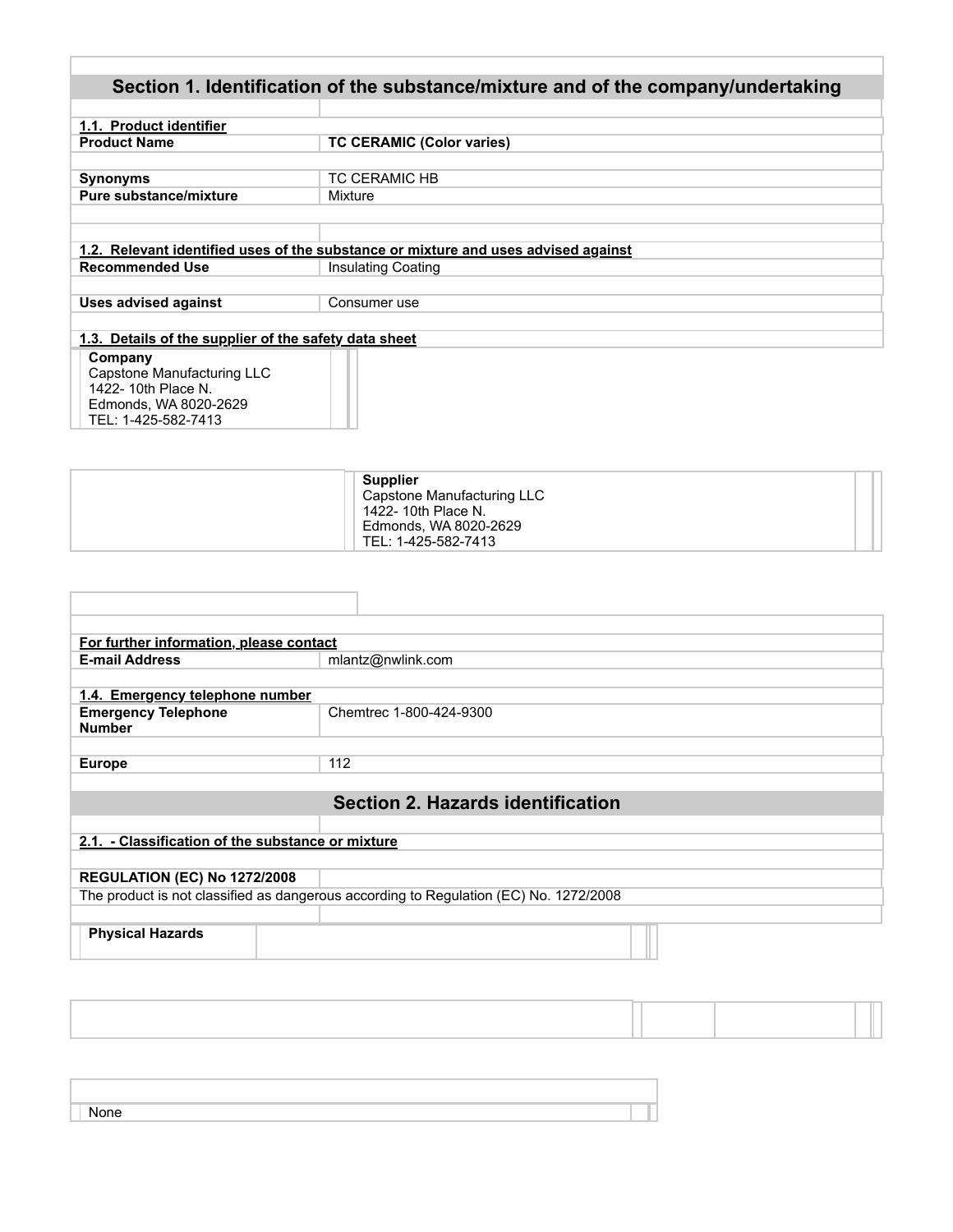| 2.2. Label Elements                                                                                                                            |                                                                                                                                                                 |             |                                                                                           |          |                                                       |                   |
|------------------------------------------------------------------------------------------------------------------------------------------------|-----------------------------------------------------------------------------------------------------------------------------------------------------------------|-------------|-------------------------------------------------------------------------------------------|----------|-------------------------------------------------------|-------------------|
| The product is not classified as dangerous according to Regulation (EC) No. 1272/2008                                                          |                                                                                                                                                                 |             |                                                                                           |          |                                                       |                   |
|                                                                                                                                                |                                                                                                                                                                 |             |                                                                                           |          |                                                       |                   |
|                                                                                                                                                |                                                                                                                                                                 |             |                                                                                           |          |                                                       |                   |
| <b>Signal Word</b>                                                                                                                             |                                                                                                                                                                 | <b>None</b> |                                                                                           |          |                                                       |                   |
| <b>Hazard Statements</b><br>None                                                                                                               |                                                                                                                                                                 |             |                                                                                           |          |                                                       |                   |
| EUH210 - Safety data sheet available on request                                                                                                |                                                                                                                                                                 |             |                                                                                           |          |                                                       |                   |
|                                                                                                                                                |                                                                                                                                                                 |             |                                                                                           |          |                                                       |                   |
|                                                                                                                                                |                                                                                                                                                                 |             |                                                                                           |          |                                                       |                   |
| 2.3. Other information                                                                                                                         |                                                                                                                                                                 |             |                                                                                           |          |                                                       |                   |
| No information available.                                                                                                                      |                                                                                                                                                                 |             |                                                                                           |          |                                                       |                   |
|                                                                                                                                                |                                                                                                                                                                 |             |                                                                                           |          |                                                       |                   |
|                                                                                                                                                |                                                                                                                                                                 |             | Section 3. Composition/information on ingredients                                         |          |                                                       |                   |
| 3.1. Substances                                                                                                                                |                                                                                                                                                                 |             |                                                                                           |          |                                                       |                   |
| 3.2. Mixtures                                                                                                                                  |                                                                                                                                                                 |             |                                                                                           |          |                                                       |                   |
|                                                                                                                                                |                                                                                                                                                                 |             |                                                                                           |          |                                                       |                   |
| <b>Chemical Name</b>                                                                                                                           | EC-No                                                                                                                                                           |             | CAS-No                                                                                    | Weight % | EU - GHS<br><b>Substance</b><br><b>Classification</b> | <b>REACH No.</b>  |
| Titanium dioxide                                                                                                                               | 236-675-5                                                                                                                                                       |             | 13463-67-7                                                                                | $0 - 4$  |                                                       | No data available |
| Carbon black                                                                                                                                   | 215-609-9<br>435-640-3                                                                                                                                          |             | 1333-86-4                                                                                 | $0 - 2$  |                                                       | No data available |
| For the full text of the H-Statements mentioned in this Section, see Section 16                                                                |                                                                                                                                                                 |             |                                                                                           |          |                                                       |                   |
|                                                                                                                                                |                                                                                                                                                                 |             |                                                                                           |          |                                                       |                   |
|                                                                                                                                                |                                                                                                                                                                 |             | <b>Section 4. First aid measures</b>                                                      |          |                                                       |                   |
|                                                                                                                                                |                                                                                                                                                                 |             |                                                                                           |          |                                                       |                   |
| 4.1. Description of first-aid measures                                                                                                         |                                                                                                                                                                 |             |                                                                                           |          |                                                       |                   |
|                                                                                                                                                |                                                                                                                                                                 |             |                                                                                           |          |                                                       |                   |
|                                                                                                                                                | Rinse immediately with plenty of water, also under the eyelids, for at least 15 minutes.<br><b>Eye Contact</b><br>Get medical attention if irritation persists. |             |                                                                                           |          |                                                       |                   |
|                                                                                                                                                |                                                                                                                                                                 |             |                                                                                           |          |                                                       |                   |
| <b>Skin Contact</b>                                                                                                                            |                                                                                                                                                                 |             | Wash skin with soap and water. Get medical attention if irritation develops and persists. |          |                                                       |                   |
| Ingestion                                                                                                                                      |                                                                                                                                                                 |             | IF SWALLOWED: Call a POISON CENTER or doctor/ physician if you feel unwell                |          |                                                       |                   |
|                                                                                                                                                |                                                                                                                                                                 |             |                                                                                           |          |                                                       |                   |
| Inhalation                                                                                                                                     |                                                                                                                                                                 |             | If experiencing respiratory symptoms: Call a POISON CENTER or doctor/physician.           |          |                                                       |                   |
| 4.2. Most important symptoms and effects, both acute and delayed                                                                               |                                                                                                                                                                 |             |                                                                                           |          |                                                       |                   |
|                                                                                                                                                |                                                                                                                                                                 |             |                                                                                           |          |                                                       |                   |
| <b>Most Important Symptoms/Effects</b>                                                                                                         |                                                                                                                                                                 |             | None known.                                                                               |          |                                                       |                   |
| 4.3. Indication of immediate medical attention and special treatment needed                                                                    |                                                                                                                                                                 |             |                                                                                           |          |                                                       |                   |
| <b>Notes to Physician</b>                                                                                                                      |                                                                                                                                                                 |             | Treat symptomatically.                                                                    |          |                                                       |                   |
|                                                                                                                                                |                                                                                                                                                                 |             |                                                                                           |          |                                                       |                   |
|                                                                                                                                                |                                                                                                                                                                 |             | <b>Section 5. Fire-fighting measures</b>                                                  |          |                                                       |                   |
| 5.1. Extinguishing media                                                                                                                       |                                                                                                                                                                 |             |                                                                                           |          |                                                       |                   |
|                                                                                                                                                |                                                                                                                                                                 |             |                                                                                           |          |                                                       |                   |
| <b>Suitable Extinguishing Media</b><br>Use extinguishing measures that are appropriate to local circumstances and the surrounding environment. |                                                                                                                                                                 |             |                                                                                           |          |                                                       |                   |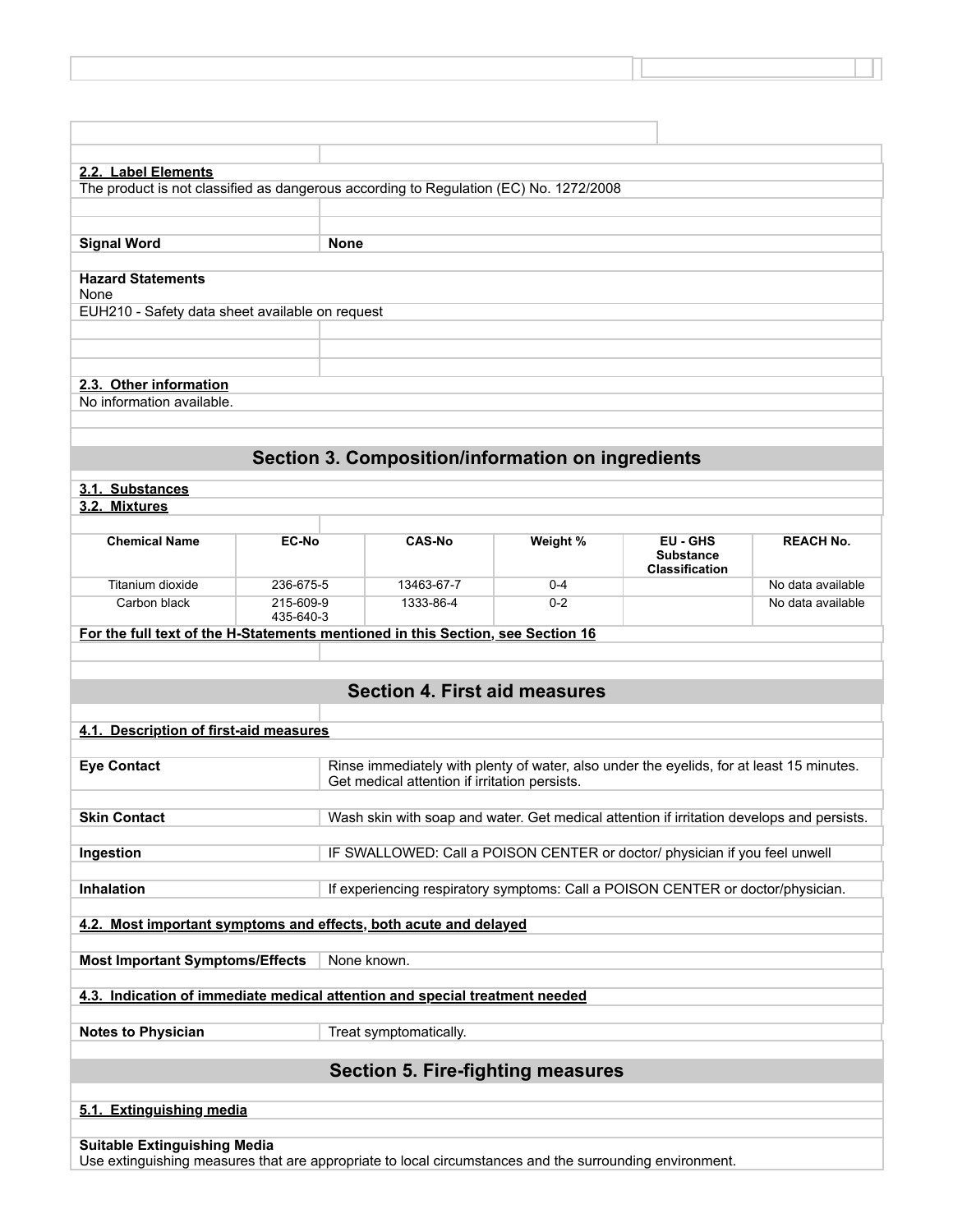**Extinguishing media which must not be used for safety reasons** None.

#### **5.2. Special hazards arising from the substance or mixture**

**Special exposure hazards arising from the substance or preparation itself, combustion products, resulting gases** None in particular.

## **5.3. Advice for firefighters**

#### **Special protective equipment for fire-fighters**

As in any fire, wear self-contained breathing apparatus and full protective gear.

## **Section 6. Accidental release measures**

#### **6.1. Personal precautions, protective equipment and emergency procedures**

None required for material as supplied.

**6.2. Environmental precautions** 

See Section 12 for additional Ecological Information.

#### **6.3. Methods and materials for containment and cleaning up**

Dam up. Soak up with inert absorbent material (e.g. sand, silica gel, acid binder, universal binder, sawdust). Sweep up and shovel into suitable containers for disposal.

#### **6.4. Reference to other sections**

See Section 12 for additional information.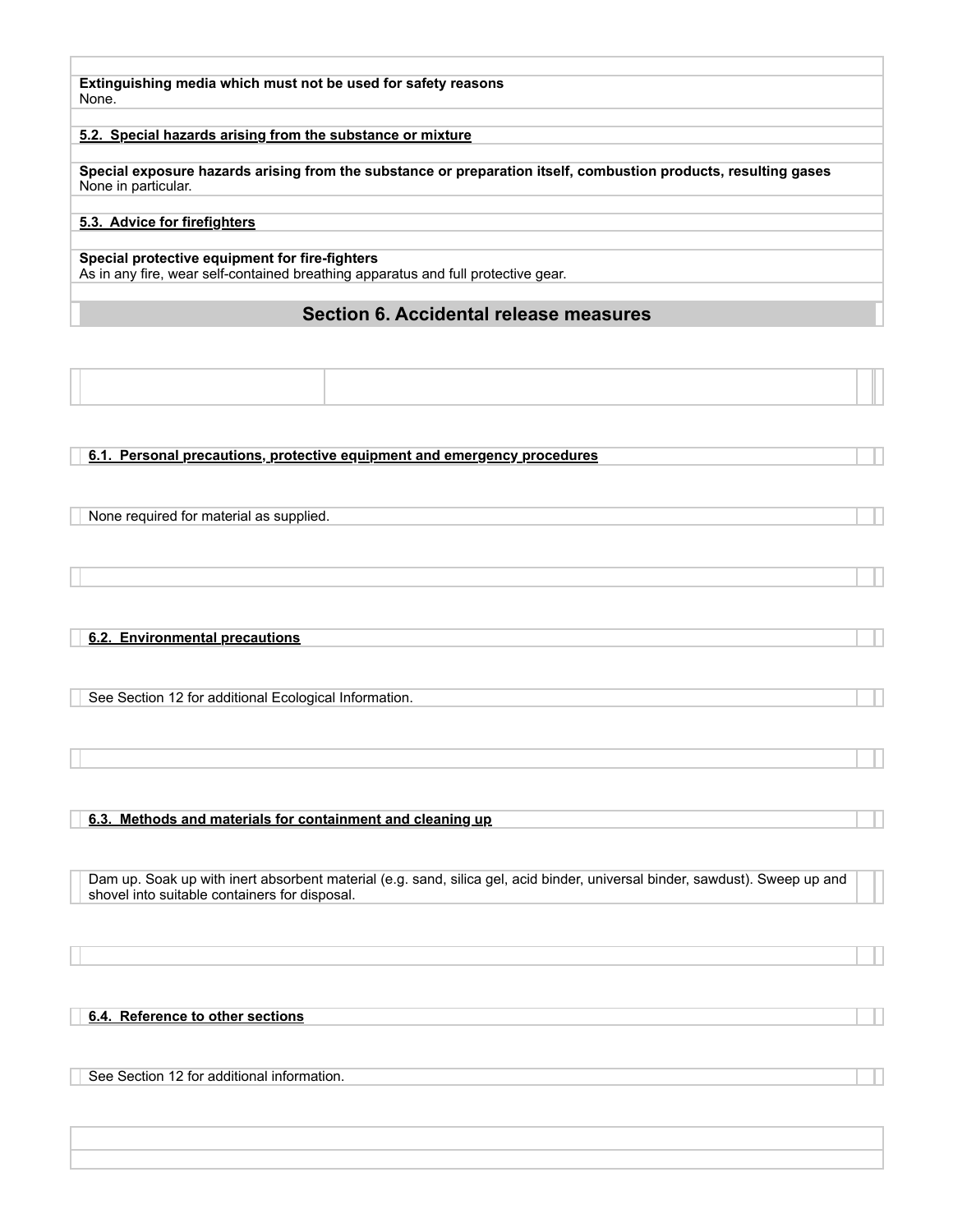# **7.1. Precautions for Safe Handling**

## **Handling**

None required under normal usage.

## **Hygiene Measures**

When using, do not eat, drink or smoke. Provide regular cleaning of equipment, work area and clothing.

## **7.2. Conditions for safe storage, including any incompatibilities**

Protect from freezing. Do not store above 27°C / 80°F.

## **7.3. Specific end use(s)**

**Exposure Scenario** No information available.

## **Other Guidelines**

No information available.

# **Section 8. Exposure controls/personal protection**

**Section 7. Handling and storage** 

## **8.1. Control parameters**

## **Exposure Limits**

| <b>Chemical Name</b>                 | EU                        | <b>The United</b><br>Kingdom | <b>France</b>             | Spain                        | Germany                   |
|--------------------------------------|---------------------------|------------------------------|---------------------------|------------------------------|---------------------------|
| Titanium dioxide<br>13463-67-7       |                           | STEL: $30 \text{ mg/m}^3$    | TWA: 10 mg/m $3$          | TWA: 10 mg/m $^3$            |                           |
|                                      |                           | STEL: $12 \text{ mg/m}^3$    |                           |                              |                           |
|                                      |                           | TWA: 10 mg/m $3$             |                           |                              |                           |
|                                      |                           | TWA: 4 mg/m <sup>3</sup>     |                           |                              |                           |
| Carbon black<br>1333-86-4            |                           |                              | VME: $3.5 \text{ mg/m}^3$ | VLA-ED: $3.5 \text{ mg/m}^3$ |                           |
| <b>Component</b>                     | Italy                     | Portugal                     | <b>The Netherlands</b>    | <b>Finland</b>               | <b>Denmark</b>            |
| Titanium dioxide<br>13463-67-7 (0-4) |                           | TWA: 10 mg/m $^3$            |                           |                              | TWA: 6 mg/m $3$           |
| Carbon black                         |                           | TWA: $3.5 \text{ mg/m}^3$    |                           | TWA: $3.5 \text{ mg/m}^3$    | TWA: $3.5 \text{ mg/m}^3$ |
| 1333-86-4 (0-2)                      |                           |                              |                           | STEL: $7 \text{ mg/m}^3$     |                           |
| <b>Chemical Name</b>                 | Austria                   | <b>Switzerland</b>           | Poland                    | Norway                       | Ireland                   |
| Titanium dioxide<br>13463-67-7       | STEL 10 mg/m <sup>3</sup> | TWA: $3 \text{ mg/m}^3$      | STEL: $30 \text{ mg/m}^3$ | TWA: 5 mg/m $3$              | TWA: 10 mg/m $3$          |
|                                      | TWA: $5 \text{ mg/m}^3$   |                              | TWA: 10.0 mg/m $^3$       | STEL: 10 mg/m <sup>3</sup>   | TWA: 4 mg/m <sup>3</sup>  |
| Carbon black<br>1333-86-4            |                           |                              | NDS: 4.0 mg/m $^3$        | TWA: $3.5 \text{ mg/m}^3$    | TWA: 3.5 mg/m $^3$        |
|                                      |                           |                              |                           | STEL: $7 \text{ mg/m}^3$     | STEL: $7 \text{ mg/m}^3$  |
|                                      |                           |                              |                           |                              |                           |

| <b>Derived No Effect Level</b>           | No information available  |
|------------------------------------------|---------------------------|
| <b>Predicted No Effect Concentration</b> | No information available. |
| (PNEC)                                   |                           |
|                                          |                           |

### **8.2. Exposure controls**

| <b>Engineering Measures</b>            | Showers, eyewash stations, and ventilation systems.            |
|----------------------------------------|----------------------------------------------------------------|
| Personal protective equipment          |                                                                |
| <b>Eye Protection</b>                  | Safety glasses with side-shields.                              |
| <b>Skin and Body Protection</b>        | No protective equipment is needed under normal use conditions. |
| <b>Hand Protection</b>                 | Work gloves                                                    |
| <b>Respiratory Protection</b>          | No protective equipment is needed under normal use conditions. |
|                                        |                                                                |
| <b>Environmental Exposure Controls</b> | No information available.                                      |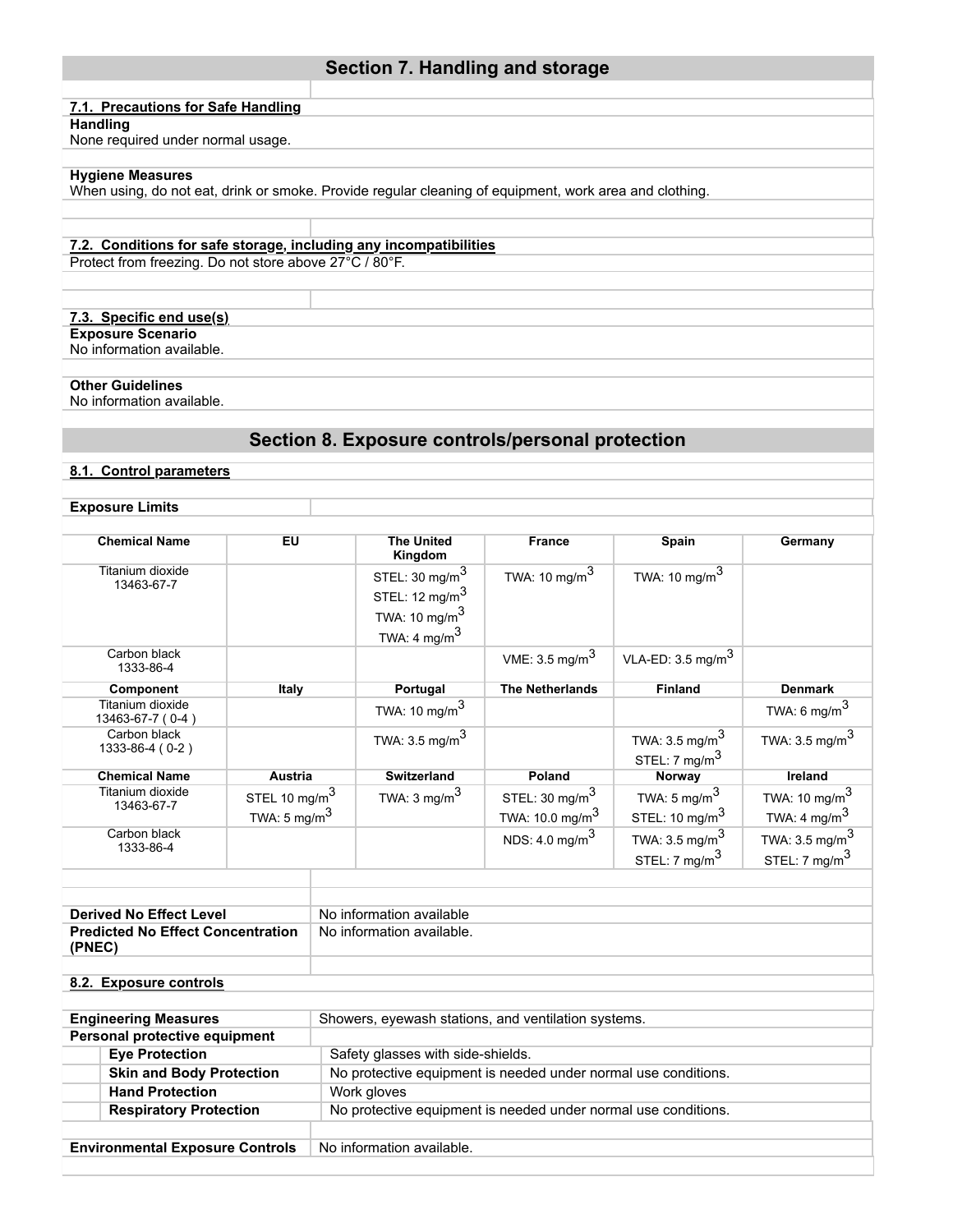|                                                            |                     |            | Section 9. Physical and chemical properties |         |  |
|------------------------------------------------------------|---------------------|------------|---------------------------------------------|---------|--|
| 9.1. Information on basic physical and chemical properties |                     |            |                                             |         |  |
| <b>Physical State</b>                                      | Liquid              |            |                                             |         |  |
|                                                            |                     | Appearance |                                             | Varies. |  |
|                                                            |                     |            |                                             |         |  |
| Odor                                                       | Slight acrylic      |            |                                             |         |  |
|                                                            |                     |            |                                             |         |  |
|                                                            |                     |            |                                             |         |  |
|                                                            |                     |            |                                             |         |  |
| <b>Property</b>                                            | <b>Values</b>       |            |                                             |         |  |
|                                                            |                     |            | Remarks/ - Method                           |         |  |
|                                                            |                     |            |                                             |         |  |
| pH                                                         | No data available   |            |                                             |         |  |
|                                                            |                     |            |                                             |         |  |
|                                                            |                     |            | None known                                  |         |  |
|                                                            |                     |            |                                             |         |  |
| <b>Melting Point/Range</b>                                 | No data available   |            |                                             |         |  |
|                                                            |                     |            | None known                                  |         |  |
|                                                            |                     |            |                                             |         |  |
| <b>Boiling Point/Boiling Range</b>                         | > 100 °C / > 200 °F |            |                                             |         |  |
|                                                            |                     |            |                                             |         |  |
|                                                            |                     |            | None known                                  |         |  |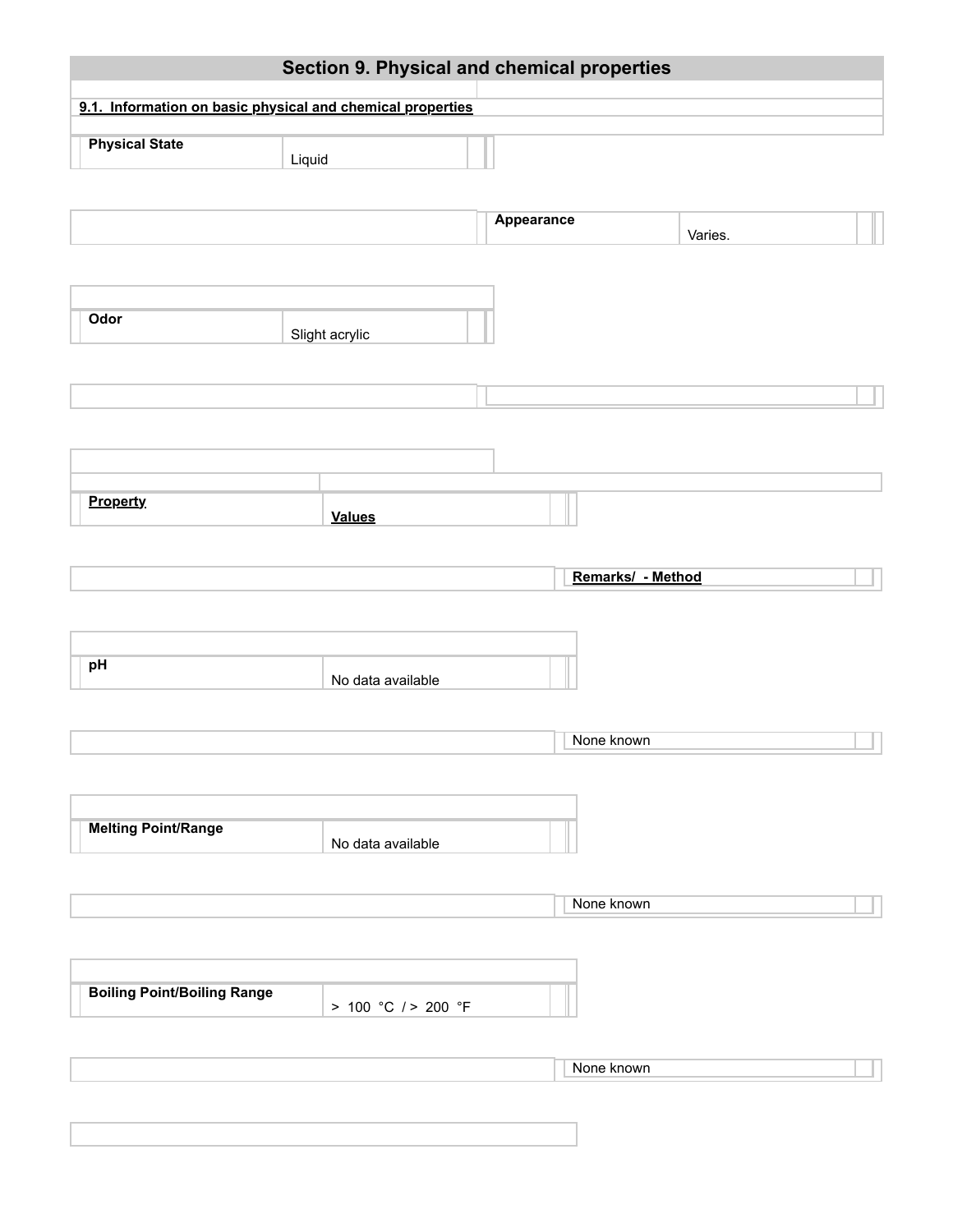| <b>Flash Point</b>        | No data available |            |
|---------------------------|-------------------|------------|
|                           |                   | None known |
|                           |                   |            |
| <b>Evaporation rate</b>   |                   |            |
|                           | No data available |            |
|                           |                   | None known |
|                           |                   |            |
| Flammability (solid, gas) | No data available |            |
|                           |                   |            |
|                           |                   | None known |
|                           |                   |            |
|                           |                   |            |
|                           |                   |            |
|                           |                   |            |
|                           |                   |            |
| Vapor Pressure            | No data available |            |
|                           |                   | None known |
|                           |                   |            |
| <b>Vapor Density</b>      |                   |            |
|                           | No data available |            |
|                           |                   | None known |
|                           |                   |            |
| <b>Relative Density</b>   | No data available |            |
|                           |                   |            |
|                           |                   | None known |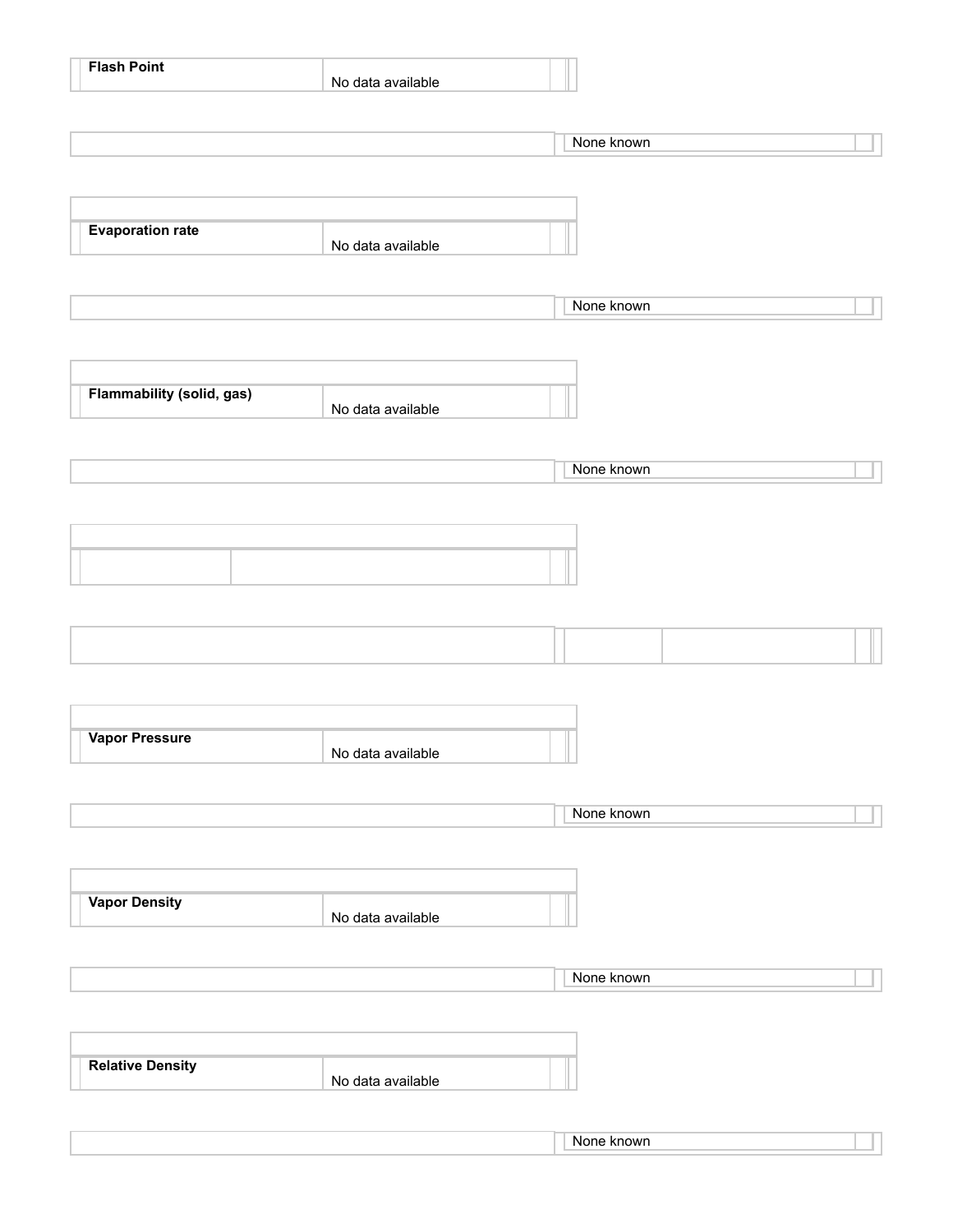| <b>Water Solubility</b>                    | Insoluble         |            |  |
|--------------------------------------------|-------------------|------------|--|
|                                            |                   |            |  |
|                                            |                   |            |  |
|                                            |                   | None known |  |
|                                            |                   |            |  |
|                                            |                   |            |  |
|                                            |                   |            |  |
| Solubility in other solvents               |                   |            |  |
|                                            | No data available |            |  |
|                                            |                   |            |  |
|                                            |                   | None known |  |
|                                            |                   |            |  |
|                                            |                   |            |  |
|                                            |                   |            |  |
|                                            |                   |            |  |
| Partition coefficient: n-octanol/<br>water | No data available |            |  |
|                                            |                   |            |  |
|                                            |                   |            |  |
|                                            |                   | None known |  |
|                                            |                   |            |  |
|                                            |                   |            |  |
|                                            |                   |            |  |
| <b>Autoignition Temperature</b>            |                   |            |  |
|                                            | No data available |            |  |
|                                            |                   |            |  |
|                                            |                   |            |  |
|                                            |                   | None known |  |
|                                            |                   |            |  |
|                                            |                   |            |  |
|                                            |                   |            |  |
| <b>Decomposition Temperature</b>           |                   | т          |  |
|                                            | No data available |            |  |
|                                            |                   |            |  |
|                                            |                   | None known |  |
|                                            |                   |            |  |
|                                            |                   |            |  |
|                                            |                   |            |  |
| <b>Viscosity</b>                           |                   |            |  |
|                                            | No data available |            |  |
|                                            |                   |            |  |
|                                            |                   |            |  |
|                                            |                   | None known |  |
|                                            |                   |            |  |
|                                            |                   |            |  |
|                                            |                   |            |  |
| <b>Explosive Properties</b>                | No data available |            |  |
| <b>Oxidizing Properties</b>                | No data available |            |  |

**9.2. Other information**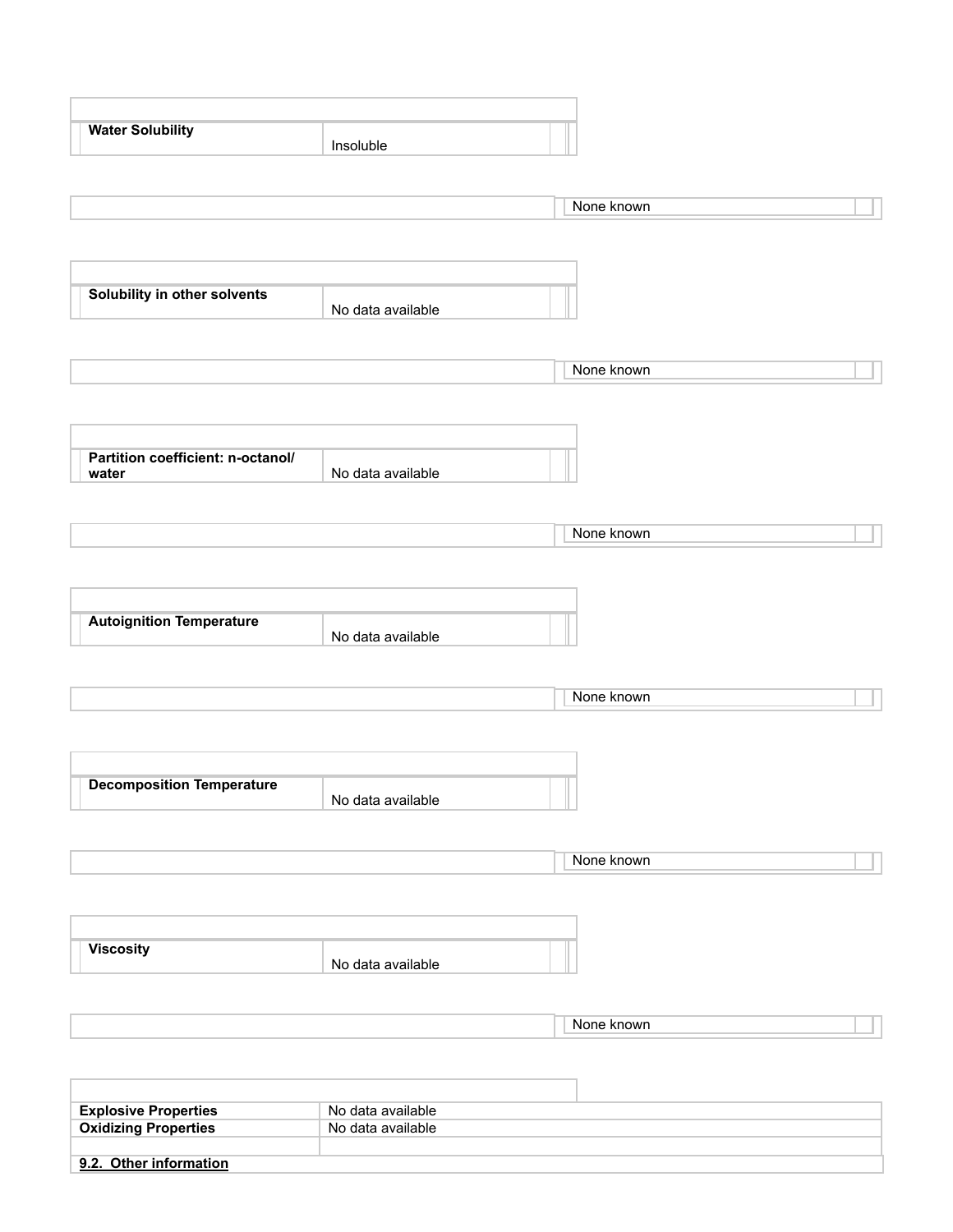| VOC Content (%)                                                           | No information available                                                                     |  |  |
|---------------------------------------------------------------------------|----------------------------------------------------------------------------------------------|--|--|
| <b>Flammability Limits in Air</b>                                         | No data available                                                                            |  |  |
|                                                                           |                                                                                              |  |  |
|                                                                           | Section 10. Stability and reactivity                                                         |  |  |
|                                                                           |                                                                                              |  |  |
| 10.1. Reactivity                                                          |                                                                                              |  |  |
| No data available.                                                        |                                                                                              |  |  |
|                                                                           |                                                                                              |  |  |
| 10.2. Chemical stability<br>Stable under normal conditions.               |                                                                                              |  |  |
|                                                                           |                                                                                              |  |  |
|                                                                           |                                                                                              |  |  |
| 10.3. Possibility of hazardous reactions<br>None under normal processing. |                                                                                              |  |  |
|                                                                           |                                                                                              |  |  |
| 10.4. Conditions to avoid                                                 |                                                                                              |  |  |
| High temperatures. Do not freeze.                                         |                                                                                              |  |  |
|                                                                           |                                                                                              |  |  |
| 10.5. Incompatible materials                                              |                                                                                              |  |  |
| Strong oxidizing agents.                                                  |                                                                                              |  |  |
|                                                                           |                                                                                              |  |  |
| 10.6. Hazardous decomposition products                                    |                                                                                              |  |  |
| Carbon oxides.                                                            |                                                                                              |  |  |
|                                                                           |                                                                                              |  |  |
|                                                                           | <b>Section 11. Toxicological information</b>                                                 |  |  |
|                                                                           |                                                                                              |  |  |
|                                                                           |                                                                                              |  |  |
| 11.1. Information on toxicological effects                                |                                                                                              |  |  |
|                                                                           |                                                                                              |  |  |
| <b>Acute Toxicity</b><br><b>Product Information</b>                       |                                                                                              |  |  |
|                                                                           | Product does not present an acute toxicity hazard based on known or supplied<br>information. |  |  |
| Inhalation                                                                | There is no data available for this product.                                                 |  |  |
| <b>Eye Contact</b>                                                        | There is no data available for this product.                                                 |  |  |
| <b>Skin Contact</b>                                                       | There is no data available for this product.                                                 |  |  |

| Ingestion                    | There is no data available for this product. |  |
|------------------------------|----------------------------------------------|--|
|                              |                                              |  |
| <b>Component Information</b> |                                              |  |
|                              |                                              |  |

| <b>Chemical Name</b>                                          | LD50 Oral                 | <b>LD50 Dermal</b>                                                                                                                                                                                                                                                                                                                   | <b>LC50 Inhalation</b>    |  |
|---------------------------------------------------------------|---------------------------|--------------------------------------------------------------------------------------------------------------------------------------------------------------------------------------------------------------------------------------------------------------------------------------------------------------------------------------|---------------------------|--|
| Titanium dioxide                                              | $> 10000$ mg/kg (Rat)     |                                                                                                                                                                                                                                                                                                                                      | $>6820$ mg/m <sup>3</sup> |  |
| Carbon black                                                  |                           | $>$ 3 g/kg (Rabbit)                                                                                                                                                                                                                                                                                                                  |                           |  |
| <b>Sensitization</b>                                          | No information available. |                                                                                                                                                                                                                                                                                                                                      |                           |  |
| <b>Mutagenic Effects</b>                                      | No information available. |                                                                                                                                                                                                                                                                                                                                      |                           |  |
| <b>Carcinogenic Effects</b>                                   |                           | This product contains titanium dioxide which is classified as an IARC 2B carcinogen<br>based on laboratory studies where animals were exposed to titanium dioxide dust.<br>Carbon black has been classified by the International Agency for Research on Cancer<br>(IARC) as possibly carcinogenic to humans (Group 2B) by inhalation |                           |  |
|                                                               | No information available. |                                                                                                                                                                                                                                                                                                                                      |                           |  |
| <b>Reproductive Toxicity</b><br><b>Developmental Toxicity</b> | No information available. |                                                                                                                                                                                                                                                                                                                                      |                           |  |
| <b>STOT - single exposure</b>                                 | No information available. |                                                                                                                                                                                                                                                                                                                                      |                           |  |
| <b>STOT - repeated exposure</b>                               | No information available. |                                                                                                                                                                                                                                                                                                                                      |                           |  |
| <b>Aspiration Hazard</b>                                      | No information available. |                                                                                                                                                                                                                                                                                                                                      |                           |  |
|                                                               |                           |                                                                                                                                                                                                                                                                                                                                      |                           |  |
|                                                               |                           |                                                                                                                                                                                                                                                                                                                                      |                           |  |

# **Section 12. Ecological information**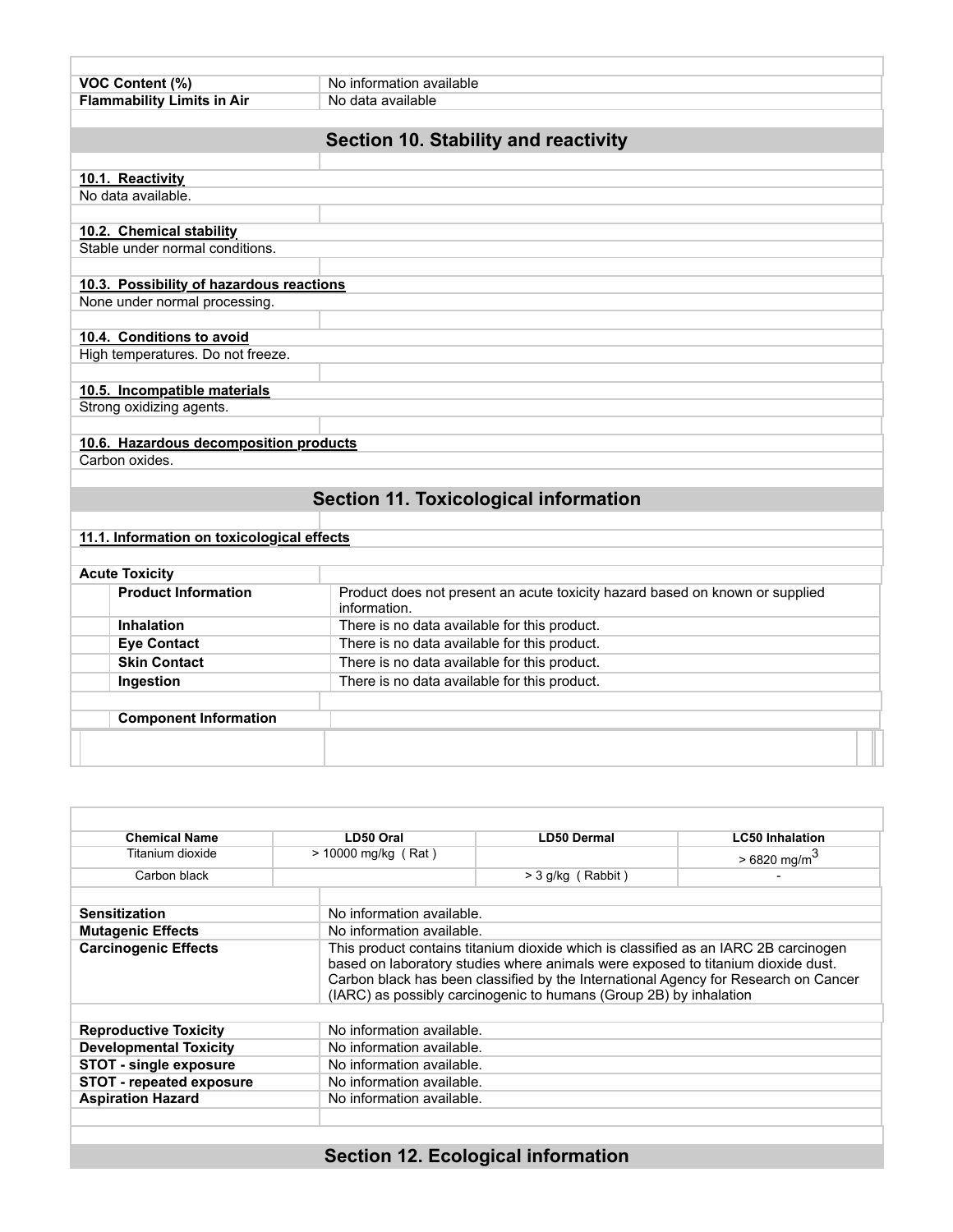| 12.1. Toxicity                                                                       |                          |                                                                                                               |                                                                                      |                                      |                                           |
|--------------------------------------------------------------------------------------|--------------------------|---------------------------------------------------------------------------------------------------------------|--------------------------------------------------------------------------------------|--------------------------------------|-------------------------------------------|
| <b>Ecotoxicity Effects</b><br>Not classified                                         |                          |                                                                                                               |                                                                                      |                                      |                                           |
| <b>Chemical Name</b>                                                                 | <b>Toxicity to Algae</b> |                                                                                                               | <b>Toxicity to Fish</b>                                                              | <b>Toxicity to</b><br>Microorganisms | Daphnia Magna (Water<br>Flea)             |
| Carbon black                                                                         |                          |                                                                                                               | $\overline{a}$                                                                       |                                      | EC50 24 h: > 5600 mg/L<br>(Daphnia magna) |
| 12.2. Persistence and degradability                                                  |                          |                                                                                                               |                                                                                      |                                      |                                           |
| No information available.                                                            |                          |                                                                                                               |                                                                                      |                                      |                                           |
| 12.3. Bioaccumulative potential.                                                     |                          |                                                                                                               |                                                                                      |                                      |                                           |
| No information available.                                                            |                          |                                                                                                               |                                                                                      |                                      |                                           |
| 12.4. Mobility in soil                                                               |                          |                                                                                                               |                                                                                      |                                      |                                           |
| No information available.                                                            |                          |                                                                                                               |                                                                                      |                                      |                                           |
|                                                                                      |                          |                                                                                                               |                                                                                      |                                      |                                           |
| 12.5. Results of PBT and vPvB assessment                                             |                          |                                                                                                               |                                                                                      |                                      |                                           |
| No information available.                                                            |                          |                                                                                                               |                                                                                      |                                      |                                           |
| 12.6. Other adverse effects                                                          |                          |                                                                                                               |                                                                                      |                                      |                                           |
|                                                                                      |                          |                                                                                                               | This product does not contain any known or suspected endocrine disruptors.           |                                      |                                           |
|                                                                                      |                          |                                                                                                               | <b>Section 13. Disposal considerations</b>                                           |                                      |                                           |
| 13.1. Waste treatment methods                                                        |                          |                                                                                                               |                                                                                      |                                      |                                           |
| <b>Waste from Residues / Unused</b>                                                  |                          |                                                                                                               | Dispose of in accordance with local regulations.                                     |                                      |                                           |
| Products                                                                             |                          |                                                                                                               |                                                                                      |                                      |                                           |
| <b>Contaminated Packaging</b>                                                        |                          | disposal.                                                                                                     | Empty containers should be taken to an approved waste handling site for recycling or |                                      |                                           |
| <b>Other Information</b>                                                             |                          | According to the European Waste Catalogue, Waste Codes are not product specific, but<br>application specific. |                                                                                      |                                      |                                           |
|                                                                                      |                          |                                                                                                               | <b>Section 14. Transport information</b>                                             |                                      |                                           |
|                                                                                      |                          |                                                                                                               |                                                                                      |                                      |                                           |
| <b>IMDG/IMO</b>                                                                      |                          |                                                                                                               |                                                                                      |                                      |                                           |
| 14.1. UN-Number                                                                      |                          | Not regulated.                                                                                                |                                                                                      |                                      |                                           |
| 14.2. Proper Shipping Name<br>14.3. Hazard Class                                     |                          | Not regulated.<br>Not regulated.                                                                              |                                                                                      |                                      |                                           |
| 14.4. Packing Group                                                                  |                          | Not regulated.                                                                                                |                                                                                      |                                      |                                           |
| <b>Description</b>                                                                   |                          | Not applicable.                                                                                               |                                                                                      |                                      |                                           |
| 14.5. Marine Pollutant                                                               |                          | None.                                                                                                         |                                                                                      |                                      |                                           |
| 14.6. Special Provisions                                                             |                          | None.                                                                                                         |                                                                                      |                                      |                                           |
| 14.7. Transport in bulk according<br>to Annex II of MARPOL 73/78 and<br>the IBC Code |                          |                                                                                                               | No information available.                                                            |                                      |                                           |
| RID                                                                                  |                          |                                                                                                               |                                                                                      |                                      |                                           |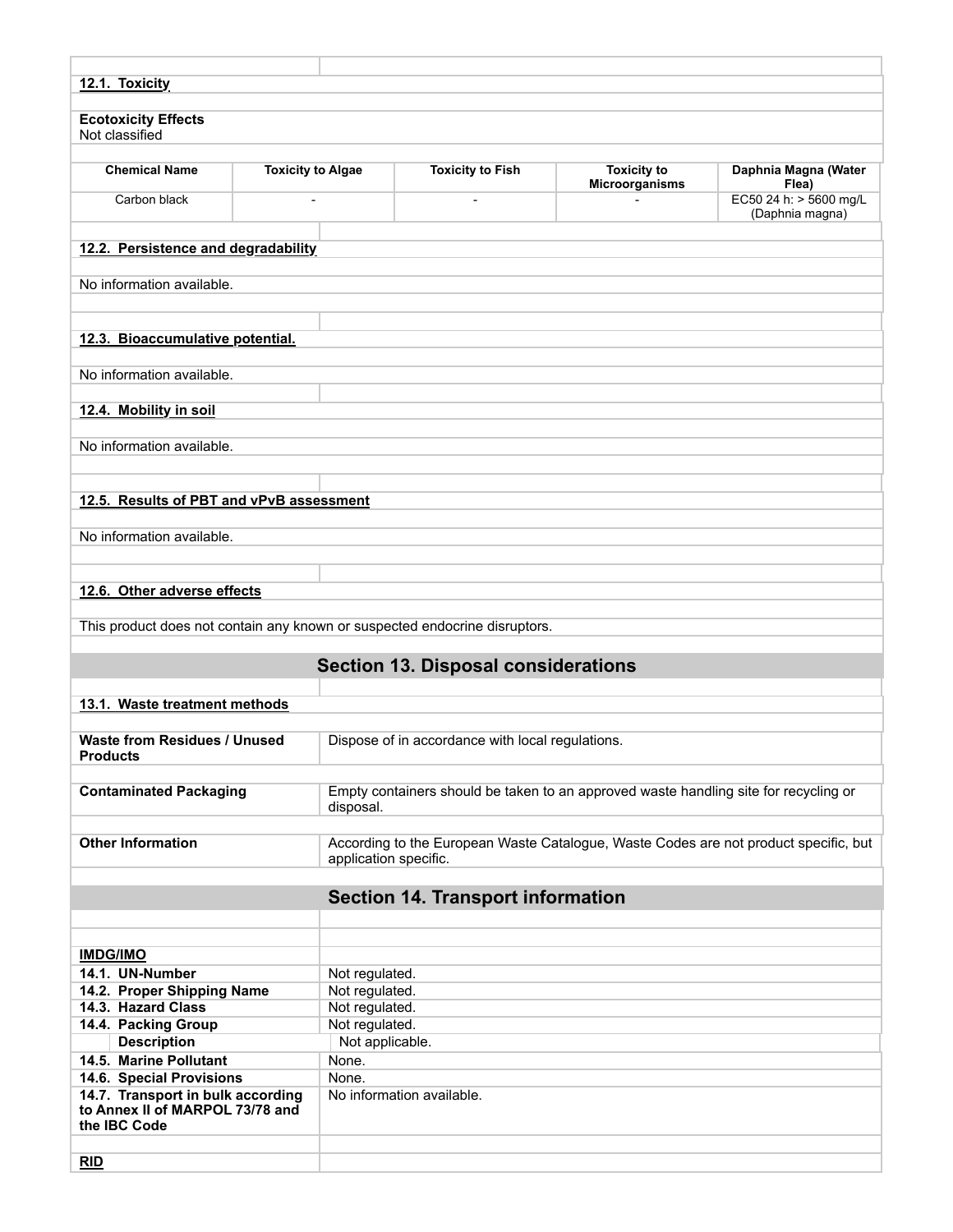| 14.1. UN-Number                                                                                      | Not regulated.                            |  |  |  |
|------------------------------------------------------------------------------------------------------|-------------------------------------------|--|--|--|
| 14.2. Proper Shipping Name                                                                           | Not regulated.                            |  |  |  |
| 14.3. Hazard Class                                                                                   | Not regulated.                            |  |  |  |
| 14.4. Packing Group                                                                                  | Not regulated.                            |  |  |  |
| <b>Description</b>                                                                                   | Not applicable.                           |  |  |  |
| 14.5. Environmental hazard                                                                           | None.                                     |  |  |  |
| 14.6. Special Provisions                                                                             | None.                                     |  |  |  |
|                                                                                                      |                                           |  |  |  |
| <b>ADR</b>                                                                                           |                                           |  |  |  |
| 14.1. UN-Number                                                                                      | Not regulated.                            |  |  |  |
| 14.2. Proper Shipping Name                                                                           | Not regulated.                            |  |  |  |
| 14.3. Hazard Class                                                                                   | Not regulated.                            |  |  |  |
| 14.4. Packing Group                                                                                  | Not regulated.                            |  |  |  |
| <b>Description</b>                                                                                   | Not applicable.                           |  |  |  |
| 14.5. Environmental hazard                                                                           | None.                                     |  |  |  |
| 14.6. Special Provisions                                                                             | None.                                     |  |  |  |
|                                                                                                      |                                           |  |  |  |
| <b>ICAO</b>                                                                                          |                                           |  |  |  |
| 14.1. UN-Number                                                                                      | Not regulated.                            |  |  |  |
| 14.2. Proper shipping name                                                                           | Not regulated.                            |  |  |  |
| 14.3. Hazard Class                                                                                   |                                           |  |  |  |
|                                                                                                      | Not regulated.                            |  |  |  |
| 14.4. Packing Group                                                                                  | Not regulated.                            |  |  |  |
| <b>Description</b>                                                                                   | Not applicable.                           |  |  |  |
| 14.5. Environmental hazard                                                                           | None.                                     |  |  |  |
| 14.6. Special Provisions                                                                             | None.                                     |  |  |  |
|                                                                                                      |                                           |  |  |  |
| <b>IATA</b>                                                                                          |                                           |  |  |  |
| 14.1. UN-Number                                                                                      | Not regulated.                            |  |  |  |
| 14.2. Proper Shipping Name                                                                           | Not regulated.                            |  |  |  |
| 14.3. Hazard Class                                                                                   | Not regulated.                            |  |  |  |
| 14.4. Packing Group                                                                                  | Not regulated.                            |  |  |  |
| <b>Description</b>                                                                                   | Not applicable.                           |  |  |  |
| 14.5. Environmental hazard                                                                           | None.                                     |  |  |  |
| 14.6. Special Provisions                                                                             | None.                                     |  |  |  |
|                                                                                                      |                                           |  |  |  |
|                                                                                                      |                                           |  |  |  |
|                                                                                                      | <b>Section 15. Regulatory information</b> |  |  |  |
|                                                                                                      |                                           |  |  |  |
| 15.1. Safety, health and environmental regulations/legislation specific for the substance or mixture |                                           |  |  |  |
|                                                                                                      |                                           |  |  |  |
|                                                                                                      |                                           |  |  |  |
|                                                                                                      |                                           |  |  |  |
| <b>International Inventories</b>                                                                     |                                           |  |  |  |
|                                                                                                      |                                           |  |  |  |
| <b>TSCA</b>                                                                                          | Complies                                  |  |  |  |
| <b>EINECS/ELINCS</b>                                                                                 | Complies                                  |  |  |  |
| <b>DSL/NDSL</b>                                                                                      | Complies                                  |  |  |  |
| <b>PICCS</b>                                                                                         | Not determined                            |  |  |  |
| <b>ENCS</b>                                                                                          | Not determined                            |  |  |  |
| <b>IECSC</b>                                                                                         | Not determined                            |  |  |  |
| <b>AICS</b>                                                                                          | Not determined                            |  |  |  |
| <b>KECL</b>                                                                                          | Not determined                            |  |  |  |

**Legend** 

**TSCA** - United States Toxic Substances Control Act Section 8(b) Inventory

**EINECS/ELINCS** - European Inventory of Existing Commercial Chemical Substances/EU List of Notified Chemical Substances

**DSL/NDSL** - Canadian Domestic Substances List/Non-Domestic Substances List

**PICCS** - Philippines Inventory of Chemicals and Chemical Substances

**ENCS** - Japan Existing and New Chemical Substances **IECSC** - China Inventory of Existing Chemical Substances

**AICS** - Australian Inventory of Chemical Substances

**KECL** - Korean Existing and Evaluated Chemical Substances

**15.2. Chemical Safety Assessment**